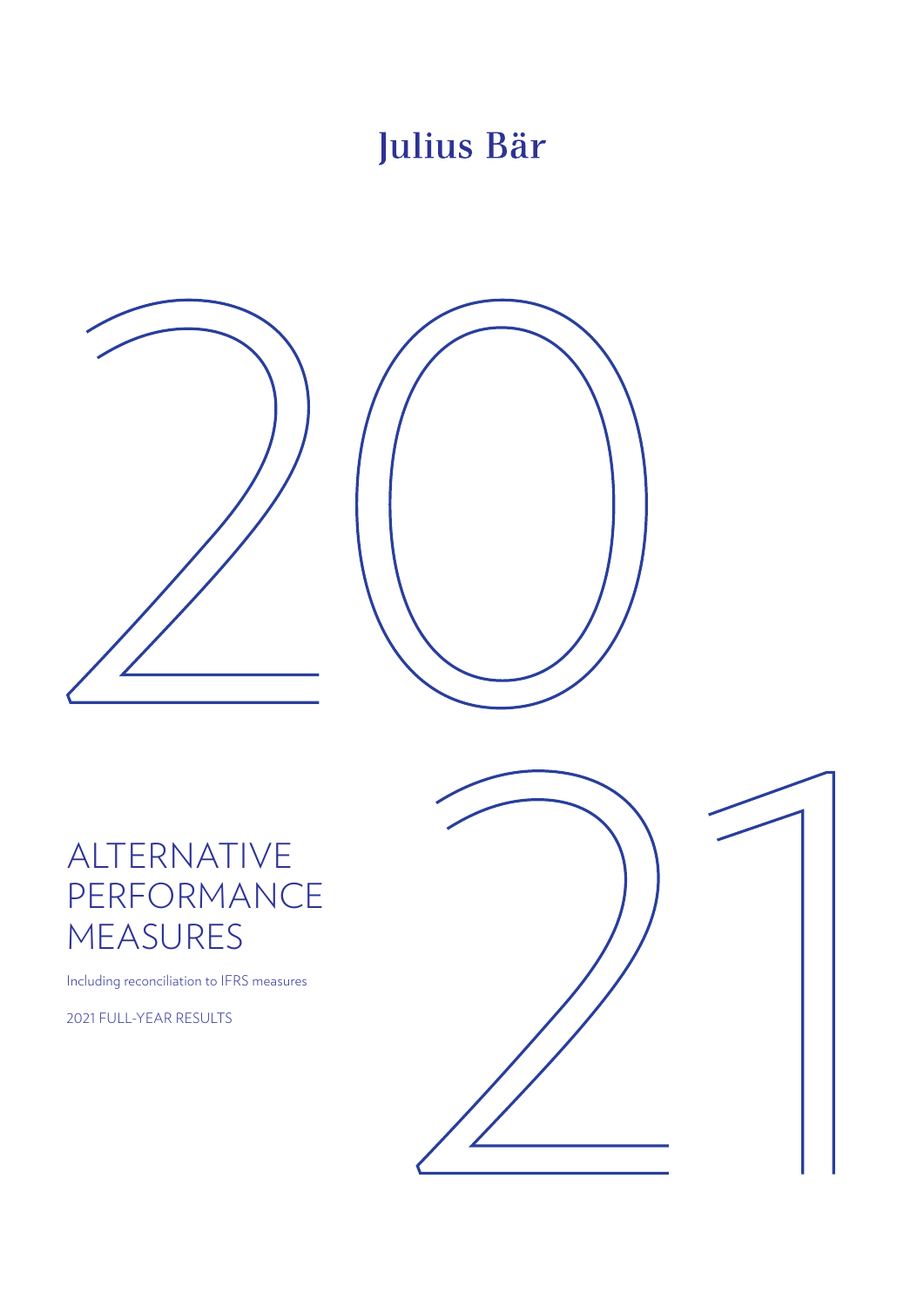### **INTRODUCTION**

The Business Review and other communication to investors contain certain financial measures of historical and future performance and financial position that are not defined or specified by IFRS.

Management believes that these alternative performance measures (APMs) provide useful information regarding the Group's financial and operating performance. These APMs should be regarded as complementary information to, and not as a substitute for, the IFRS performance measures.

The purpose of this document is to provide the definitions of APMs used by Julius Baer Group Ltd. in its communication to investors, together with reconciliations to the most directly reconcilable IFRS line items.

APMs as defined and used by the Group may not be comparable to similarly titled APMs reported by other companies.

#### ADJUSTED RESULTS

Julius Baer Group Ltd. defines adjusted results as follows:

Adjusted results are derived by excluding from the IFRS financial results the operating expenses related to acquisitions or divestments (M&A) and the taxes on those respective items.

These excluded items related to M&A can include adjustments to each of the five reported IFRS expense lines (personnel expenses; general expenses; depreciation of property and equipment; amortisation and impairment of customer relationships; amortisation and impairment of intangible assets).

The M&A-related adjustments can represent inter alia items such as amortisation of acquired customer relationships; goodwill impairment charges; M&A-related restructuring costs (examples of which include employee termination benefits that relate directly to the restructuring; contract termination costs; onerous contract provisions; consulting fees that relate directly to the restructuring; expected costs from when operations cease until final disposal); fees paid to advisers on the planning, execution or financing of M&A transactions; integration-related IT or other general expenses; additional provisions set up for litigation or the recovered amount from the seller.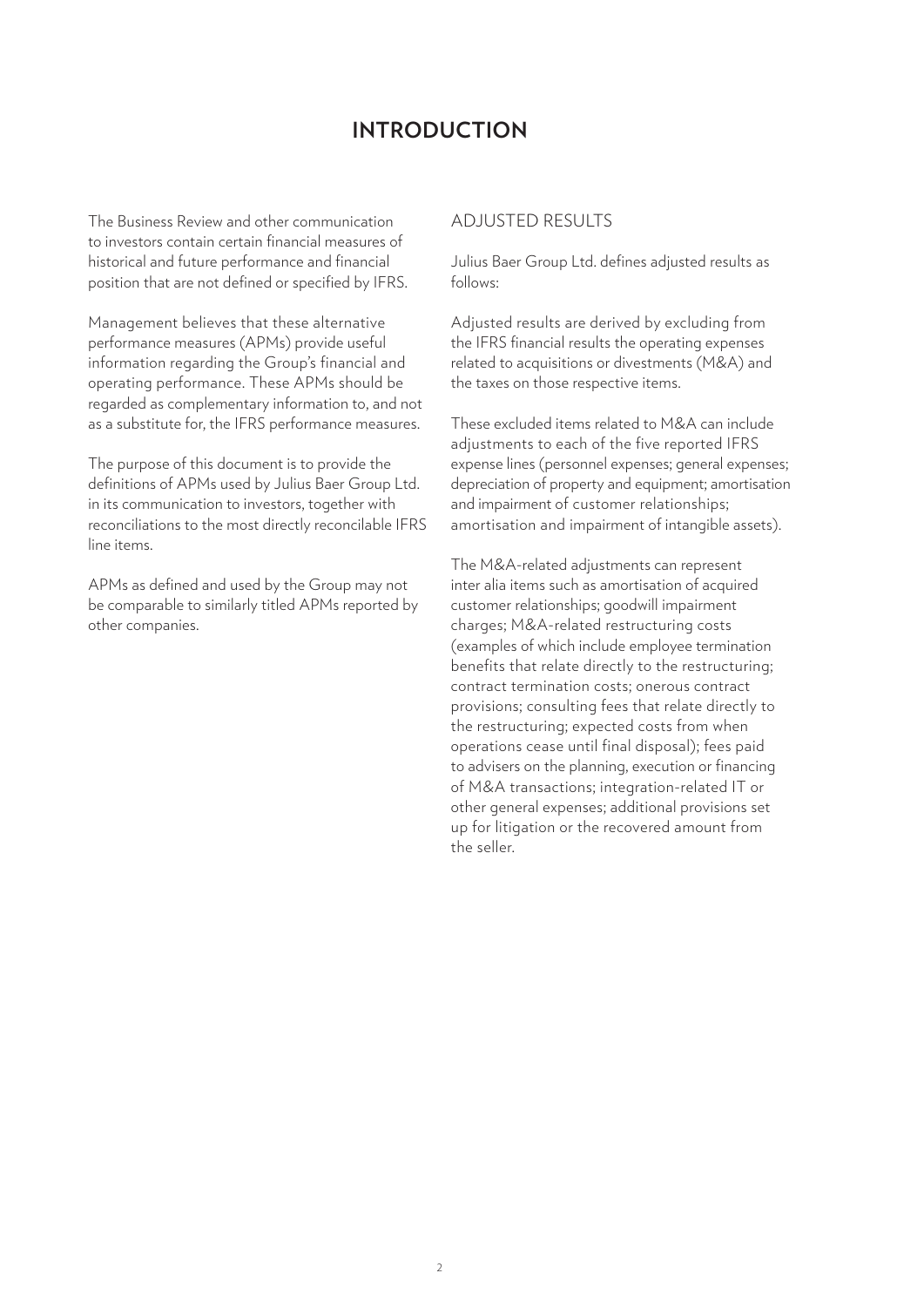Reconciliations to the most directly reconcilable IFRS line items are provided below:

| CHFm                                                                                       | 2021    | H <sub>2</sub> 2021 | H12021 | 2020    | H <sub>2</sub> 2020 | H1 2020 |
|--------------------------------------------------------------------------------------------|---------|---------------------|--------|---------|---------------------|---------|
| IFRS net profit attributable to shareholders of Julius Baer Group Ltd.                     | 1,082.0 | 476.1               | 605.8  | 698.0   | 207.1               | 490.9   |
| Non-controlling interests                                                                  | 0.7     | 0.6                 | 0.2    | 0.6     | 0.6                 | 0.0     |
| <b>IFRS</b> net profit                                                                     | 1,082.7 | 476.7               | 606.0  | 698.6   | 207.7               | 491.0   |
| Total adjustments to personnel expenses                                                    | 3.2     | 2.8                 | 0.4    | 6.1     | 1.8                 | 4.3     |
| Total adjustments to general expenses                                                      | 9.0     | 3.1                 | 6.0    | 13.2    | 7.6                 | 5.6     |
| Total adjustments to depreciation                                                          |         |                     |        | 0.1     | 0.1                 |         |
| Total adjustments to amortisation and impairment of<br>customer relationships <sup>1</sup> | 57.9    | 29.1                | 28.9   | 70.1    | 40.8                | 29.3    |
| Total adjustments to amortisation and impairment of<br>intangible assets <sup>2</sup>      |         |                     |        | 179.0   | 179.0               |         |
| Total adjustments to operating expenses and profit before taxes $^{1,2}$                   | 70.2    | 34.9                | 35.3   | 268.5   | 229.3               | 39.2    |
| Impact of total adjustments on income taxes                                                | $-9.0$  | $-4.1$              | $-4.9$ | $-10.6$ | $-4.8$              | $-5.8$  |
| Adjustments to net profit                                                                  | 61.2    | 30.9                | 30.3   | 257.9   | 224.5               | 33.5    |
| Adjusted net profit                                                                        | 1,143.9 | 507.5               | 636.3  | 956.6   | 432.1               | 524.4   |
| Adjusted non-controlling interests                                                         | 1.6     | 1.0                 | 0.6    | 1.5     | 1.0                 | 0.5     |
| Adjusted net profit attributable to shareholders of<br>Julius Baer Group Ltd.              | 1,142.3 | 506.5               | 635.8  | 955.1   | 431.1               | 524.0   |

<sup>1</sup> Includes CHF 11.4m in H2 2020 for impairment of Kairos customer relationships

<sup>2</sup> Includes CHF 179.0m in H2 2020 for Kairos goodwill impairment

| CHFm                           | 2021    | H <sub>2</sub> 2021 | H12021 |         | 2020 H2 2020 H1 2020 |       |
|--------------------------------|---------|---------------------|--------|---------|----------------------|-------|
| <b>IFRS</b> personnel expenses | 1.660.7 | 811.6               | 849.1  | 1.595.5 | 741.7                | 853.9 |
| Adjusted personnel expenses    | 1.657.5 | 808.8               | 848.7  | 1.589.4 | 739.9                | 849.5 |
| Total M&A-related adjustments  | スつ      | 78                  | 04     | 61      | 1.8                  | 4.3   |

| CHFm                              | 2021  | H <sub>2</sub> 2021 | H <sub>1</sub> 2021 |       | 2020 H <sub>2</sub> 2020 | H1 2020 |
|-----------------------------------|-------|---------------------|---------------------|-------|--------------------------|---------|
| <b>IFRS</b> general expenses      | 682.6 | 364.6               | 318.0               | 710.7 | 404.6                    | 306.1   |
| Adjusted general expenses         | 673.5 | 361.5               | 312.1               | 697.5 | 397.0                    | 300.5   |
| Total M&A-related adjustments     | 9.0   | $\overline{5}1$     | 6.0                 | 13 2  | 7.6                      | 5.6     |
| o/w Total BvS-related adjustments | 09    | 0.4                 | $0.5^{\circ}$       | 42    | 1.4                      | 2.8     |

Note: General expenses including provisions and losses.

| CHFm                              | 2021  |       | H <sub>2</sub> 2021 H <sub>1</sub> 2021 |      | 2020 H2 2020 H1 2020 |     |
|-----------------------------------|-------|-------|-----------------------------------------|------|----------------------|-----|
| <b>IFRS</b> provisions and losses | 66.6  | 35.5  | 31.2                                    | 92.6 | 88.5                 | 4.1 |
| Adjusted provisions and losses    | 66.7  | 355   | 31.2                                    | 89.0 | 87.3                 | 1.8 |
| Total M&A-related adjustments     | $-01$ | $-01$ | $\sim$                                  | 3.6  |                      | 2.4 |
| o/w Total BvS-related adjustments |       |       |                                         |      |                      | 74  |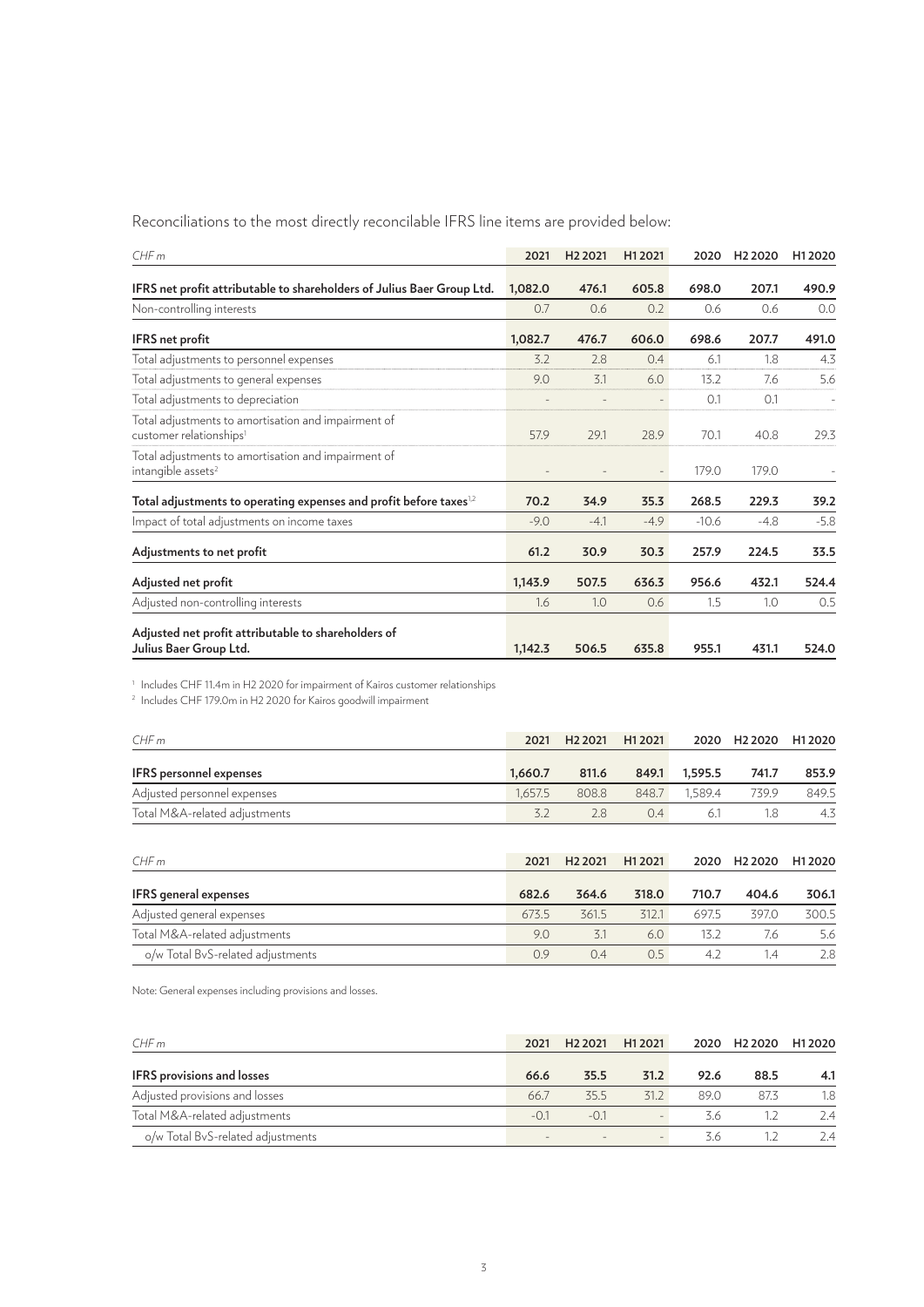| CHFm                                                                                                        | 2021 | H <sub>2</sub> 2021 | H12021                   | 2020  | H <sub>2</sub> 2020 | H1 2020 |
|-------------------------------------------------------------------------------------------------------------|------|---------------------|--------------------------|-------|---------------------|---------|
| IFRS depreciation of property and equipment                                                                 | 95.7 | 46.7                | 49.0                     | 100.5 | 51.1                | 49.4    |
| Adjusted depreciation of property and equipment                                                             | 95.7 | 46.7                | 49.0                     | 100.4 | 51.0                | 49.4    |
| Total M&A-related adjustments                                                                               |      |                     | $\overline{a}$           | 0.1   | 0.1                 |         |
| CHFm                                                                                                        | 2021 | H <sub>2</sub> 2021 | H12021                   | 2020  | H <sub>2</sub> 2020 | H12020  |
| <b>IFRS</b> amortisation and impairment of customer relationships                                           | 57.9 | 29.1                | 28.9                     | 70.1  | 40.8                | 29.3    |
| Adjusted amortisation and impairment of customer relationships                                              |      |                     |                          |       |                     |         |
| Total amortisation and impairment of customer relationships adjustments<br>related to previous acquisitions | 57.9 | 29.1                | 28.9                     | 70.1  | 40.8                | 29.3    |
| o/w IWM                                                                                                     | 35.2 | 17.6                | 17.6                     | 35.9  | 18.2                | 17.7    |
| o/w GPS                                                                                                     | 2.6  | 1.3                 | 1.3                      | 2.8   | 1.3                 | 1.5     |
| o/w Kairos <sup>1</sup>                                                                                     | 8.9  | 4.5                 | 4.5                      | 20.3  | 15.9                | 4.5     |
| o/w Commerzbank Luxembourg                                                                                  | 1.7  | 0.8                 | 0.8                      | 1.7   | 0.8                 | 0.8     |
| o/w Leumi                                                                                                   | 1.0  | 0.5                 | 0.5                      | 1.0   | 0.5                 | 0.5     |
| o/w Fransad                                                                                                 | 0.9  | 0.5                 | 0.5                      | 0.9   | 0.5                 | 0.5     |
| o/w Wergen                                                                                                  | 0.8  | 0.4                 | 0.4                      | 0.8   | 0.4                 | 0.4     |
| o/w WMPartners                                                                                              | 1.4  | 0.7                 | 0.7                      | 1.4   | 0.7                 | 0.7     |
| o/w Reliance                                                                                                | 2.2  | 1.1                 | 1.1                      | 2.3   | 1.1                 | 1.2     |
| o/w NSC Asesores                                                                                            | 3.0  | 1.5                 | 1.5                      | 3.0   | 1.5                 | 1.5     |
| o/w KMP                                                                                                     | 0.2  | 0.2                 | $\overline{\phantom{a}}$ |       |                     |         |

<sup>1</sup> Includes CHF 11.4m in H2 2020 for Kairos impairment on customer relationships

| CHFm                                                               | 2021                     | H <sub>2</sub> 2021 | H <sub>1</sub> 2021 |       | 2020 H <sub>2</sub> 2020 | H12020 |
|--------------------------------------------------------------------|--------------------------|---------------------|---------------------|-------|--------------------------|--------|
| IFRS amortisation and impairment of intangible assets              | 102.2                    | 61.2                | 41.0                | 260.4 | 225.4                    | 35.0   |
| Adjusted amortisation and impairment of intangible assets          | 102.2                    | 612                 | 41.0                | 813   | 46.4                     | 35.0   |
| Total amortisation and impairment of intangible assets adjustments | $\overline{\phantom{a}}$ | $\sim$              | $\sim$              | 1790  | 179.0                    |        |
| o/w Kairos goodwill impairment                                     | $\overline{\phantom{a}}$ |                     | $\sim$              | 179 O | 179.0                    |        |

| CHFm                                                                        | 2021    | H <sub>2</sub> 2021 | H <sub>1</sub> 2021 | 2020    | H <sub>2</sub> 2020 | H12020  |
|-----------------------------------------------------------------------------|---------|---------------------|---------------------|---------|---------------------|---------|
| <b>IFRS</b> operating expenses                                              | 2,599.1 | 1,313.0             | 1,286.1             | 2,737.2 | 1,463.6             | 1,273.6 |
| Adjusted operating expenses                                                 | 2,528.9 | 1,278.1             | 1,250.8             | 2,468.7 | 1,234.3             | 1,234.4 |
| Total M&A-related adjustments                                               | 70.2    | 34.9                | 35.3                | 268.5   | 229.3               | 39.2    |
| o/w Adjustments to personnel expenses                                       | 3.2     | 2.8                 | 0.4                 | 6.1     | 1.8                 | 4.3     |
| o/w Adjustments to general expenses                                         | 9.0     | 3.1                 | 6.0                 | 13.2    | 7.6                 | 5.6     |
| o/w Adjustments to depreciation                                             |         |                     | $\qquad \qquad$     | 0.1     | 0.1                 |         |
| o/w Adjustments to amortisation and impairment of<br>customer relationships | 57.9    | 29.1                | 28.9                | 70.1    | 40.8                | 29.3    |
| o/w Adjustments to amortisation and impairment of<br>intangible assets      |         |                     |                     | 179.0   | 179.0               |         |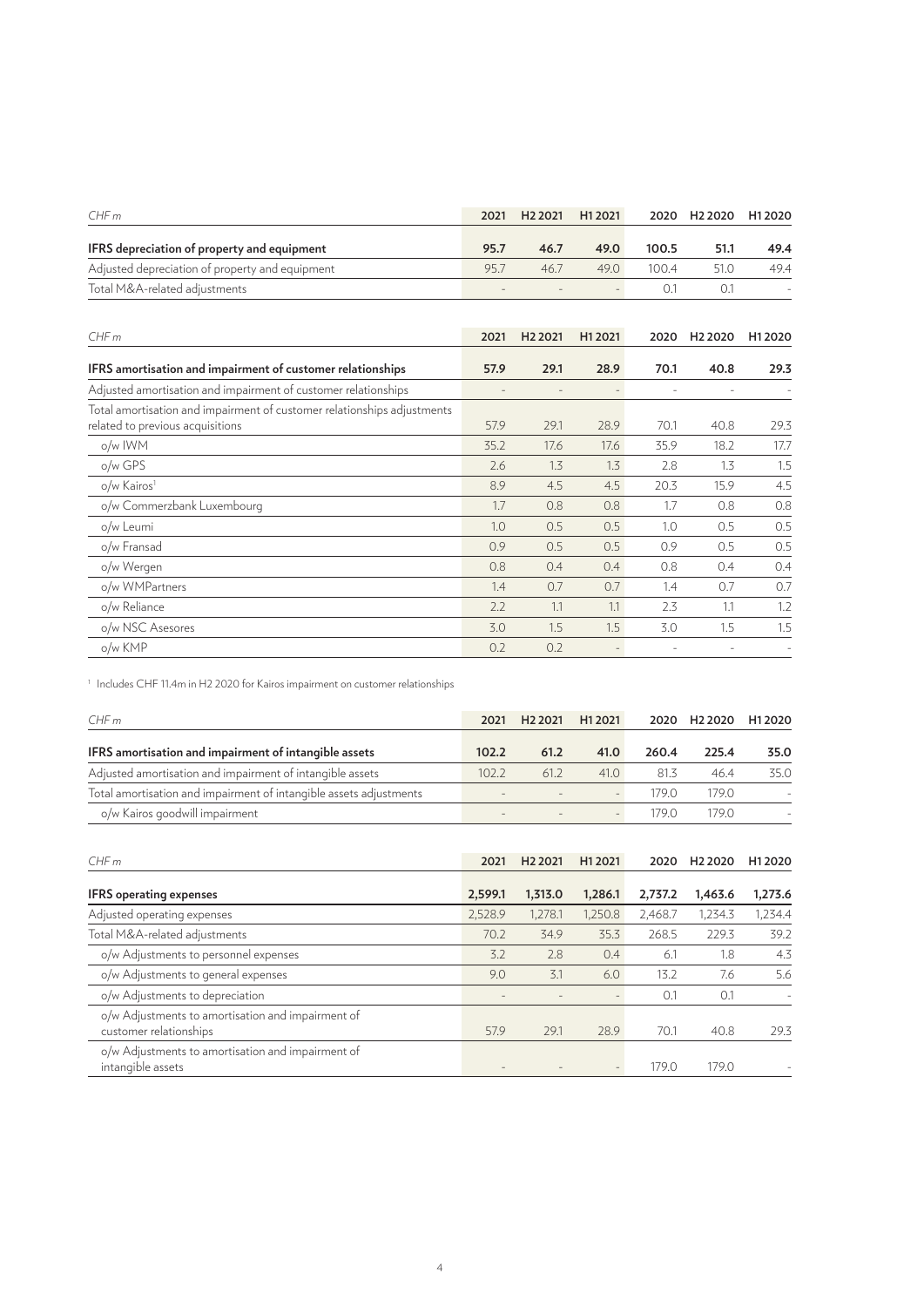| CHF <sub>m</sub>                                                                          | 2021    | H <sub>2</sub> 2021 | H12021  |          | 2020 H2 2020        | H1 2020             |
|-------------------------------------------------------------------------------------------|---------|---------------------|---------|----------|---------------------|---------------------|
| IFRS profit before taxes                                                                  | 1,258.7 | 551.9               | 706.9   | 845.9    | 268.7               | 577.2               |
| Adjusted profit before taxes                                                              | 1,328.9 | 586.8               | 742.2   | 1,114.5  | 498.0               | 616.4               |
| Total M&A-related adjustments to personnel expenses,<br>general expenses and depreciation | $-12.3$ | $-5.9$              | $-6.4$  | $-19.4$  | $-9.5$              | $-10.0$             |
| Total M&A-related adjustments to amortisation and impairment                              | $-57.9$ | $-29.1$             | $-28.9$ | $-249.1$ | $-219.9$            | $-29.3$             |
| CHF <sub>m</sub>                                                                          | 2021    | H <sub>2</sub> 2021 | H12021  | 2020     | H <sub>2</sub> 2020 | H1 2020             |
| <b>IFRS</b> income taxes                                                                  | 176.1   | 75.2                | 100.9   | 147.3    | 61.1                | 86.2                |
| Adjusted income taxes                                                                     | 185.1   | 79.2                | 105.8   | 157.9    | 65.9                | 92.0                |
| Total M&A-related adjustments to personnel expenses,<br>general expenses and depreciation | 0.8     | $-0.0$              | 0.9     | 1.4      | $-0.2$              | 1.6                 |
| Total M&A-related adjustments to amortisation and impairment                              | 8.2     | 4.1                 | 4.1     | 9.2      | 5.0                 | 4.2                 |
| CHF <sub>m</sub>                                                                          | 2021    | H <sub>2</sub> 2021 | H12021  | 2020     | H <sub>2</sub> 2020 | H1 2020             |
| IFRS net profit                                                                           | 1,082.7 | 476.7               | 606.0   | 698.6    | 207.7               | 491.0               |
| Adjusted net profit for the Group                                                         | 1,143.9 | 507.5               | 636.3   | 956.6    | 432.1               | 524.4               |
| Total M&A-related adjustments to personnel expenses,<br>general expenses and depreciation | $-11.4$ | $-5.9$              | $-5.5$  | $-18.0$  | $-9.6$              | -8.4                |
| Total M&A-related adjustments to amortisation and impairment                              | $-49.8$ | $-25.0$             | $-24.8$ | $-239.9$ | $-214.9$            | $-25.1$             |
| CHFm                                                                                      | 2021    | H <sub>2</sub> 2021 | H12021  | 2020     | H <sub>2</sub> 2020 | H <sub>1</sub> 2020 |
| IFRS net profit attributable to shareholders of Julius Baer Group Ltd.                    | 1,082.0 | 476.1               | 605.8   | 698.0    | 207.1               | 490.9               |
| Adjusted net profit attributable to shareholders of Julius Baer Group Ltd.                | 1,142.3 | 506.5               | 635.8   | 955.1    | 431.1               | 524.0               |
| Total M&A-related adjustments to personnel expenses,<br>general expenses and depreciation | $-11.4$ | $-5.9$              | $-5.5$  | $-18.0$  | $-9.6$              | -8.4                |
| Total M&A-related adjustments to amortisation and impairment                              | $-48.9$ | $-24.5$             | $-24.4$ | $-239.1$ | $-214.4$            | $-24.7$             |
| <b>CHF</b>                                                                                | 2021    | H <sub>2</sub> 2021 | H12021  | 2020     | H <sub>2</sub> 2020 | H1 2020             |
| EPS attributable to shareholders of Julius Baer Group Ltd.                                | 5.06    | 2.24                | 2.81    | 3.25     | 0.96                | 2.28                |
| Adjusted EPS attributable to shareholders of Julius Baer Group Ltd.                       | 5.34    | 2.38                | 2.95    | 4.44     | 2.01                | 2.43                |

| $ln\%$                                                                           | 2021    | H <sub>2</sub> 2021 | H1 2021 | 2020    | H <sub>2</sub> 2020 | H <sub>1</sub> 2020 |
|----------------------------------------------------------------------------------|---------|---------------------|---------|---------|---------------------|---------------------|
| Adjusted cost/income ratio                                                       | 63.8%   | 66.6%               | 61.2%   | 66.4%   | 66.2%               | 66.6%               |
| Operating income (CHF m)                                                         | 3.857.8 | 1.864.9             | 1.992.9 | 3.583.1 | 1.732.3             | 1,850.8             |
| Adjusted operating expenses excl. adjusted provisions and losses (CHF m) 2,462.2 |         | 1.242.5             | 1.219.6 | 2.379.6 | 1.147.0             | 1.232.6             |
| o/w Adjusted operating expenses (CHF m)                                          | 2.528.9 | 1.278.1             | 1.250.8 | 2.468.7 | 1.234.3             | 1.234.4             |
| o/w Adjusted provisions and losses (CHF m)                                       | 66.7    | 35.5                | 31.2    | 89.0    | 87.3                | 1.8                 |

Total adjustments **Total adjustments** -0.28 -0.14 -0.14 -1.20 -1.04 -0.15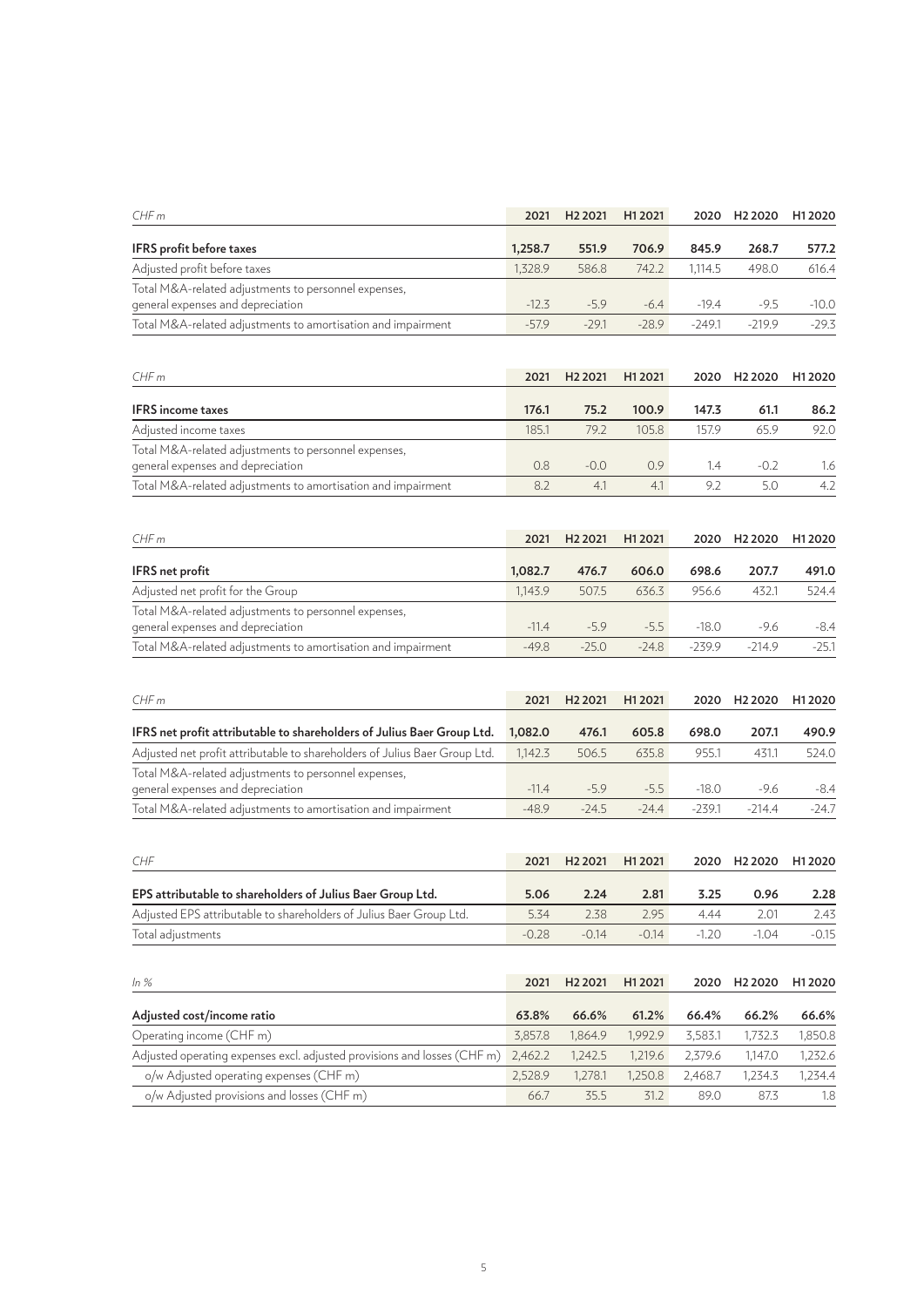| In bp                                                                                 | 2021     | H <sub>2</sub> 2021 | H12021   | 2020     | H <sub>2</sub> 2020 | H <sub>1</sub> 2020 |
|---------------------------------------------------------------------------------------|----------|---------------------|----------|----------|---------------------|---------------------|
| Gross margin                                                                          | 81.9     | 77.3                | 86.7     | 87.6     | 83.6                | 91.7                |
| Operating income (CHF m)                                                              | 3,857.8  | 1,864.9             | 1,992.9  | 3,583.1  | 1,732.3             | 1,850.8             |
| Average assets under management (CHF bn)                                              | 471.2    | 482.6               | 459.8    | 409.2    | 414.6               | 403.7               |
| In bp                                                                                 | 2021     | H <sub>2</sub> 2021 | H12021   | 2020     | H <sub>2</sub> 2020 | H1 2020             |
| Adjusted expense margin                                                               | 52.3     | 51.5                | 53.0     | 58.2     | 55.3                | 61.1                |
| Adjusted operating expenses excl. adjusted provisions and losses (CHF m)              | 2,462.2  | 1,242.5             | 1,219.6  | 2,379.6  | 1,147.0             | 1,232.6             |
| o/w Adjusted operating expenses (CHF m)                                               | 2,528.9  | 1,278.1             | 1,250.8  | 2,468.7  | 1,234.3             | 1,234.4             |
| o/w Adjusted provisions and losses (CHF m)                                            | 66.7     | 35.5                | 31.2     | 89.0     | 87.3                | 1.8                 |
| Average assets under management (CHF bn)                                              | 471.2    | 482.6               | 459.8    | 409.2    | 414.6               | 403.7               |
| In bp                                                                                 | 2021     | H <sub>2</sub> 2021 | H12021   | 2020     | H <sub>2</sub> 2020 | H1 2020             |
| Adjusted pre-tax margin                                                               | 28.2     | 24.3                | 32.3     | 27.2     | 24.0                | 30.5                |
| Adjusted profit before taxes (CHF m)                                                  | 1,328.9  | 586.8               | 742.2    | 1,114.5  | 498.0               | 616.4               |
| Average assets under management (CHF bn)                                              | 471.2    | 482.6               | 459.8    | 409.2    | 414.6               | 403.7               |
| $ln\%$                                                                                | 2021     | H <sub>2</sub> 2021 | H12021   | 2020     | H <sub>2</sub> 2020 | H <sub>1</sub> 2020 |
| Return on common equity Tier 1 (RoCET1), adjusted                                     | 34%      | 29%                 | 38%      | 32%      | 28%                 | 36%                 |
| Adjusted net profit attributable to shareholders<br>of Julius Baer Group Ltd. (CHF m) | 1,142.3  | 506.5               | 635.8    | 955.1    | 431.1               | 524.0               |
| Average CET1 capital (CHF m)                                                          | 3,410    | 3,449               | 3,370    | 2,984    | 3,054               | 2,913               |
| $ln\%$                                                                                | 2021     | H <sub>2</sub> 2021 | H12021   | 2020     | H <sub>2</sub> 2020 | H <sub>1</sub> 2020 |
| Return on tangible equity (RoTE), adjusted                                            | 29%      | 25%                 | 32%      | 27%      | 24%                 | 31%                 |
| Adjusted net profit attributable to shareholders<br>of Julius Baer Group Ltd. (CHF m) | 1,142.3  | 506.5               | 635.8    | 955.1    | 431.1               | 524.0               |
| Average equity attributable to shareholders<br>of Julius Baer Group Ltd. (CHF m)      | 6,649    | 6,726               | 6,571    | 6,291    | 6,353               | 6,230               |
| - Average goodwill and other intangible assets (CHF m)                                | $-2,657$ | $-2,662$            | $-2,651$ | $-2,789$ | -2,732              | $-2,846$            |
| Average tangible equity (CHF m)                                                       | 3,992    | 4,063               | 3,921    | 3,503    | 3,621               | 3,384               |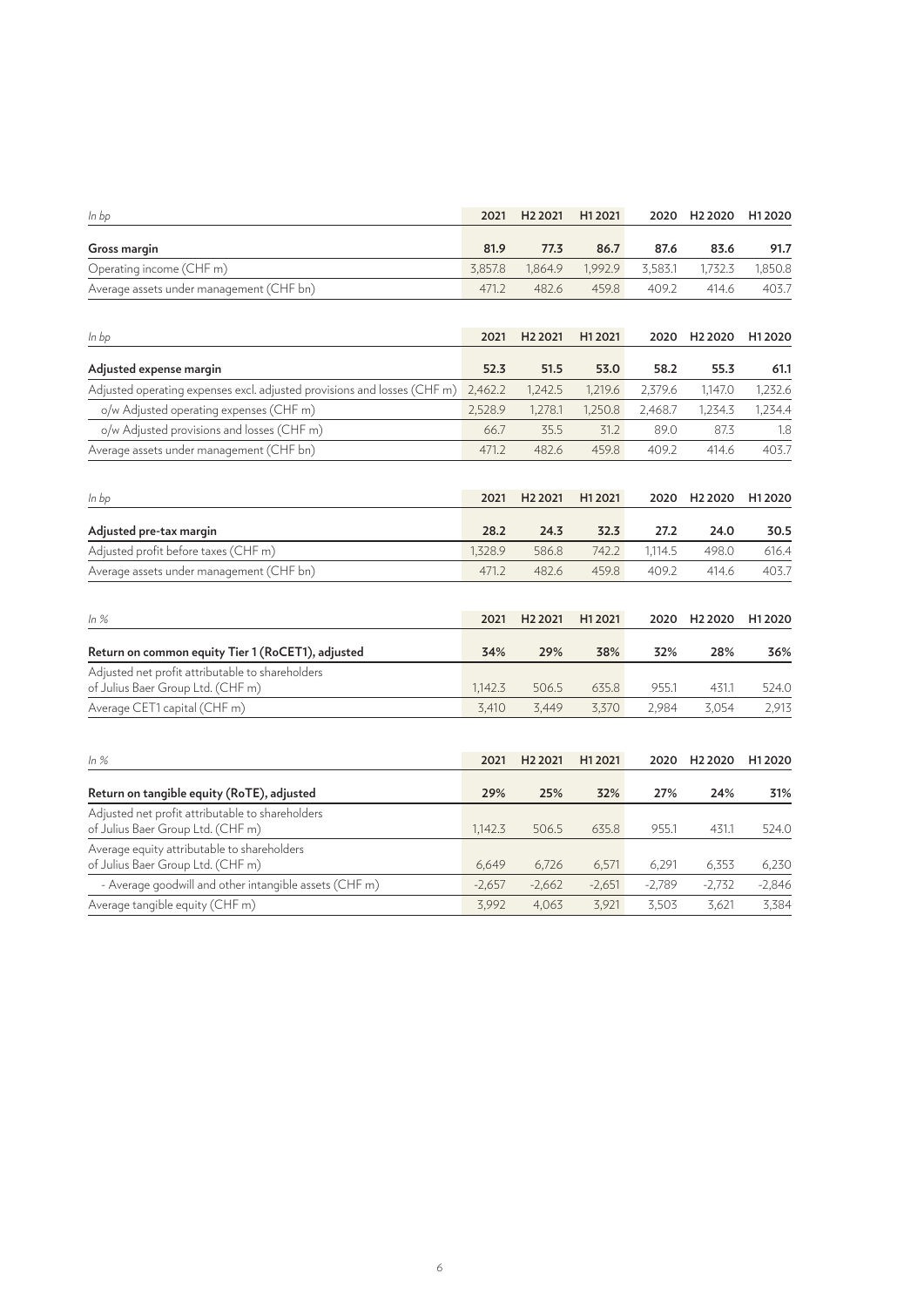#### ASSETS UNDER MANAGEMENT, NET NEW MONEY, CLIENT ASSETS

Assets under management include all bankable assets managed by or deposited with the Group for investment purposes. Assets included are portfolios of wealth management clients for which the Group provides discretionary or advisory asset management services. Assets deposited with the Group held for transactional or safekeeping/custody purposes, and for which the Group does not offer advice on how the assets should be invested, are excluded from assets under management. In general, transactional or safekeeping/custody assets belong to banks, brokers, securities traders, custodians, or certain institutional investors. Nonbankable assets (e.g. art collections, real estate), asset flows driven more by liquidity requirements than investment purposes or assets primarily used for cash management, funding or trading purposes are also not considered assets under management.

Assets with discretionary mandate are defined as assets for which the investment decisions are made by the Group, and cover assets deposited with Group companies as well as assets deposited at third-party institutions. Other assets under management are defined as assets for which the investment decision is made by the client himself. Both assets with discretionary mandate and other assets under management take into account client deposits as well as market values of securities, precious metals, and fiduciary investments placed at third-party institutions.

When assets under management are subject to more than one level of asset management services, double counting arises within the total assets under management. Each such separate discretionary or advisory service provides additional benefits to the respective client and generates additional revenue to the Group.

Net new money consists of new client acquisitions, client departures and in- or outflows attributable to existing clients. It is calculated through the direct method, which is based on individual client transactions. New or repaid loans and related interest expenses result in net new money flows. Interest and dividend income from assets under management, market or currency movements as well as fees and commissions are not included in the net new money result. Effects resulting from any acquisition or divestment of a Group subsidiary or business are stated separately. Generally reclassifications between assets under management and assets held for transactional or safekeeping/custody purposes result in corresponding net new money in- or outflows.

Assets under management which are managed by or deposited with associates of the Group are not considered assets managed by or deposited with the Group and are therefore not included in the respective numbers.

Assets under management are disclosed according to the Guidelines of the Swiss Financial Market Supervisory Authority (FINMA) governing financial statement reporting.

Client assets are defined as all bankable assets managed by or deposited with the Group companies for investment purposes and only those deposited assets held for transactional, safekeeping/custody or administrative purposes for which additional services, for example analysis and reporting or securities lending and borrowing, are provided.

Non-bankable assets (e.g. art collections, real estate), asset flows driven more by liquidity requirements than investment purposes, assets primarily used for cash management, funding or trading purposes or deposited assets held purely for transactional or safekeeping/custody purposes are excluded from client assets.